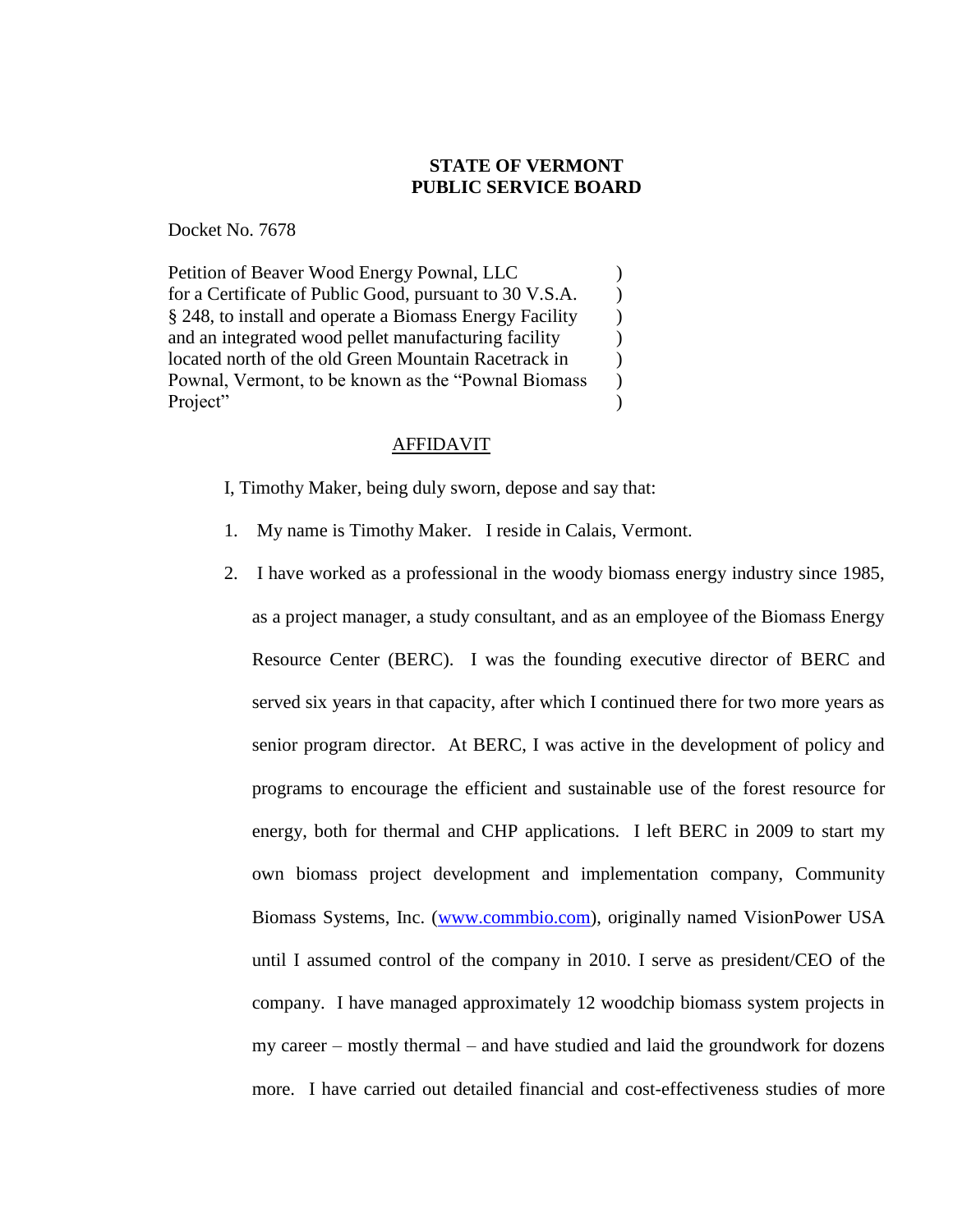than 50 biomass systems. Over the last 25 years I have developed expert knowledge of the full range of wood-to-energy conversion technologies on the market in the US and Europe. In 2009 I testified before the Vermont Public Service Board on feed-in tariff rates for the SPEED program (Docket 7533). I hold a BS in engineering physics from Cornell University.

- 3. I have reviewed the application by Beaver Wood to construct a 29.5 MW generation facility in Pownal, Vermont. I understand a substantially similar biomass plant is proposed by Beaver Wood in Fair Haven, Vermont. While the two plants and their applications are separate, they will have overlapping impacts on both the forest resource and the markets for low-grade wood.
- 4. For biomass plants, conversion efficiency is a very important consideration related to the impact on forest resources. The low-grade wood resource is a valuable natural resource for the Northeast region and the state of Vermont that must not be squandered. For wood energy systems, a net annual efficiency of greater than 50 percent (defined as the ratio of the productively used thermal and electrical energy output of the plant divided by the Btu input of wood to the plant over the course of an entire year) may be reasonably taken as the minimum definition of "efficient" – a definition adopted by the Vermont Legislature in the Vermont Energy Act of 2009 relating to qualification for standard offer tariffs for biomass CHP systems. Large projects and plants that operate below this annual standard will waste huge amounts of the commercially available low-grade wood resource. For example, a 15-20 MW biomass power plant, using conventional steam turbine technology with no productive use of the released thermal energy, may consume 150-200,000 green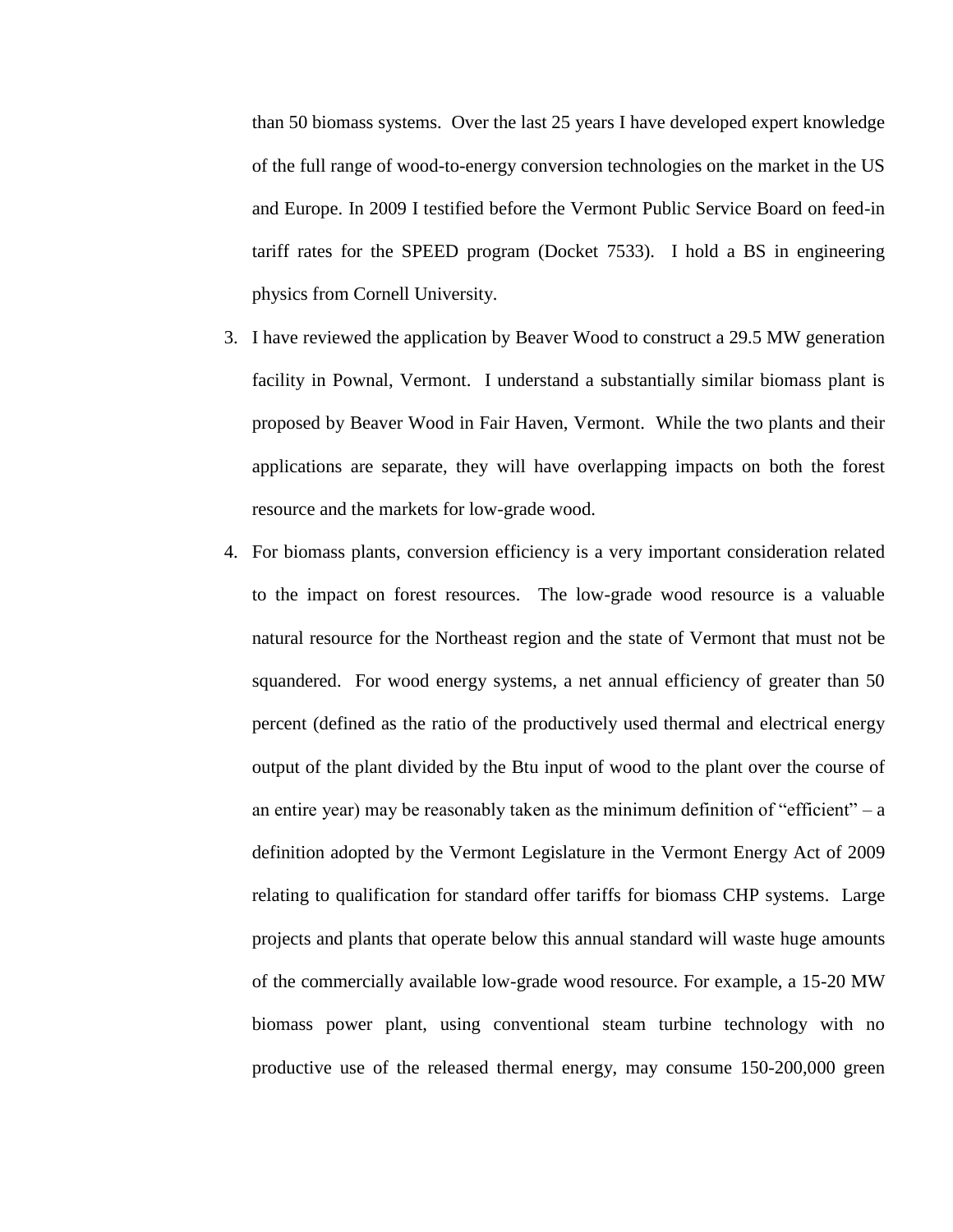tons of wood each year and will waste approximately 80% of the wood input to the plant. This scale of waste of the wood resource will result in less low-grade wood available for much more efficient applications, such as: heating schools, colleges and hospitals; community district heating systems; higher-efficiency small-scale combined heat and power (CHP) systems; and, in the form of cordwood, home heating. The efficient approach to the use of wood fuel is to 1) use it for thermal applications (space heat, domestic hot water, cooling or industrial process), or 2) use it in small, optimized CHP systems where the thermal (heat) energy is the primary use and the electrical output is a secondary use, with the combined use having an annual efficiency greater than 50 percent. While an optimized CHP system will be heat-led, the Applicant in this case has proposed a power plant with thermal energy as a byproduct, thus reversing the order and giving precedence to the inefficient electrical power side of the CHP equation. Since its proposed 29.5 MW power plant presents an inefficient use of the biomass resource on its own (it claims a 30 percent efficiency improvement over conventional wood-fired power plants of the same size, meaning perhaps a net annual efficiency of 32 percent), the Applicant has proposed that a separate wood pellet manufacturing plant will be constructed near the power generating plant and approved as part of an integrated electrical generation and industrial heat-using facility. This would allow Beaver Wood to use some fraction of the heat released in power production for the productive purpose of drying wood feedstock for pellet production. While this is a positive feature, since overall system efficiency is increased by using some part of the otherwise-wasted thermal energy, Beaver Wood does not provide in its application the energy balance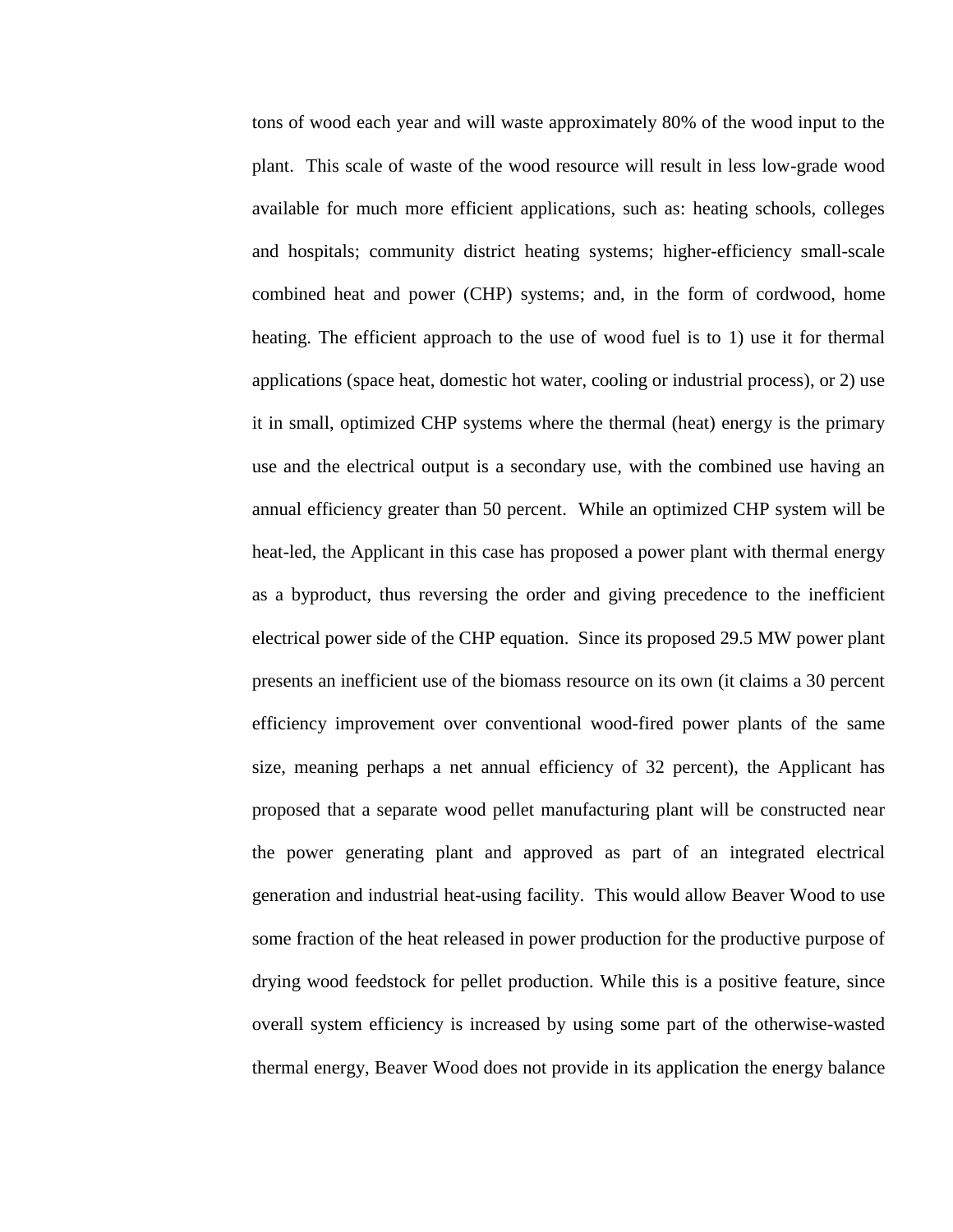data for the power plant and the pellet mill to demonstrate whether or not the system could be considered "optimized", with full or significant utilization of the heat released from the power generation side. Beaver Wood also does not offer a plan for how the thermal usage and overall efficiency would be maintained if the pellet facility were ever to close or reduce its production due to changes in the pellet market or for any other reason. Unlike capturing waste energy and using it for heating at a public institution or in a municipal district heating system, where the thermal load can be expected to be there for the life of the energy plant, an industrial heating load cannot be guaranteed for the long term. The Applicant does not make any assertion of how the pellet business could be guaranteed to stay in operation for the life of the power plant. In the case of the pellet plant ceasing operations at some point in the future, the Beaver Wood power plant would cease to have a use for thermal energy, the net useable energy output would drop, the plant's net efficiency would be reduced, and more wood would be wasted.

5. While Beaver Wood claims that it will be "much more efficient and has far fewer environmental impacts than prior biomass projects of its size" these claims are not supported in their filing. The type of technology is not sufficiently detailed. It should be kept in mind that the efficiency of steam-cycle power production is captive to the laws of thermodynamics, which do not change because a developer makes claims of "high efficiency" combustion. The Applicant claims, "The use of a higher temperature and pressure boiler steam cycle combined with the use of multiple heaters will make this Plant among the most efficient of its type." This statement begs the question of what "its type" is and also flies in the face of the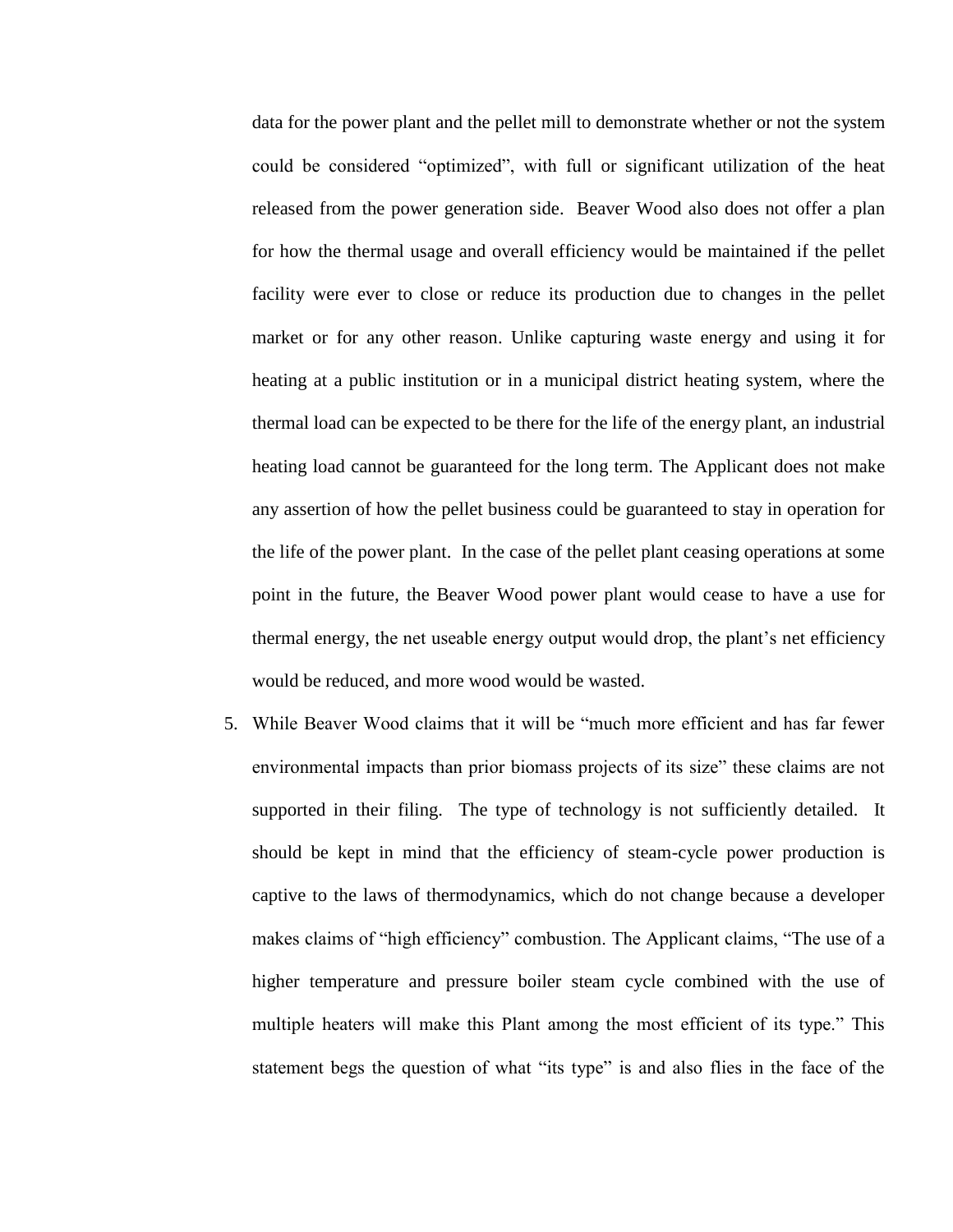Second Law of Thermodynamics. There are similar concerns about emissions performance. While the new EPA MACT regulations will set the floor for allowable emissions, Beaver Wood offers no detail on its emissions controls to demonstrate whether or not they will exceed the new regulatory floor level.

- 6. When you introduce a new, large biomass user to a regional "wood procurement radius" you need to be extremely careful. A proposal of the size of Beaver Wood's has the potential to negatively impact the orderly development of the region in several respects. From the perspective of a new, very large single demand for lowgrade wood, "orderly development" means paying strict attention to: the existing and future competing uses of the wood resource (the demand side), particularly by public institutions; the capacity of the harvesting industry to remove wood from the forest in a sustainable, ecologically appropriate manner (the supply side); and the impact on the forest itself (the resource protection side).
- 7. While the stated wood procurement radius of the Pownal project may be 50 miles as the Applicant claims, it and Beaver Wood's Fair Haven project will have direct and indirect impacts on the wood market for most of the state of Vermont and parts of Massachusetts, New York state and New Hampshire. The Applicant states that the Pownal project alone will require, for energy and pellet production, 570,000 tons of wood, approximately equal to the annual consumption of the McNeil Generating Station in Burlington. Upon construction and start of operation, the Pownal plant will have an immediate competitive impact on wood supply and availability for the following Vermont public schools that now burn woodchips, all within 100 miles of Pownal and therefore all drawing from the same overlapping wood baskets: Mt.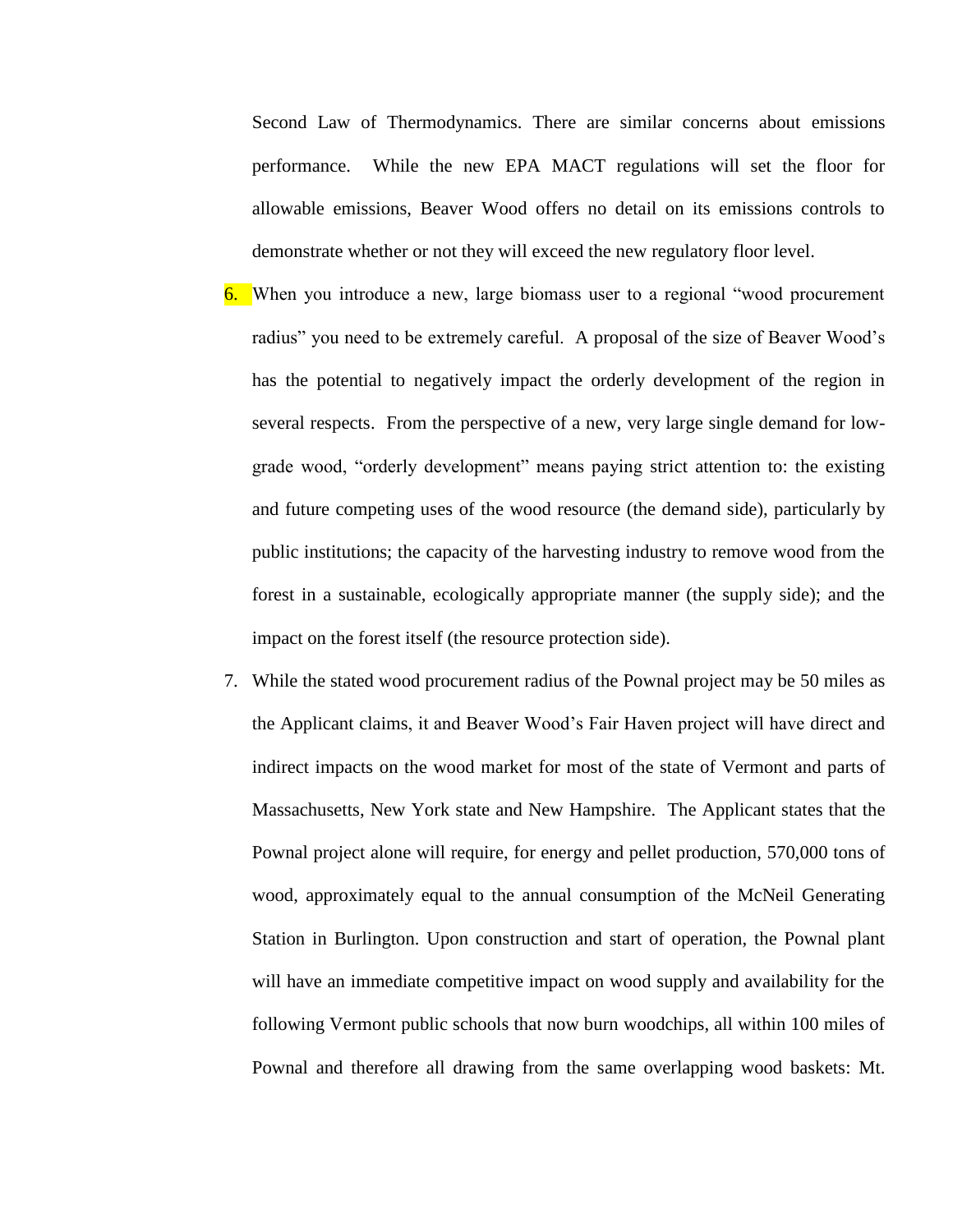Anthony Union High School, Mt. Anthony Union Middle School; Brattleboro Union HS, Springfield HS/Tech Center, Weathersfield Elementary School, Whitingham Elementary, Dresden Hanover HS and Dresden Richmond MS (both part of a two-state district), Westminster Center School, Mt. Abraham Union HS, Leland & Gray Union School and Hartford HS/Tech Center. Based on data from the Vermont Department of Education, these 12 schools have invested over \$11 million in public funds to build their woodchip heating systems over the last 20 years. In addition, other facilities with public investment in woodchip systems within the same radius include one New York public school (Hartford Central School), Green Mountain College in Poultney, the Addison County Courthouse and the Pittsford State Police Academy. Private institutional users with woodchip plants, all with much smaller demand for fuel than the Pownal plant, include Bennington College and Middlebury College. All these small, predominantly heat-only users are good examples of the beneficial, high-efficiency use of wood in the region that makes up the proposed Pownal wood basket. They are each relatively small and none place a significant pressure on the forest resource. Small, energy efficient users combine to make up an inherently orderly development of the new, evolving energy market connection between the forest resource and the economic use of low-grade wood for energy. The introduction of much larger, inefficient users (particularly if less than 50 percent efficient) can upset the balance of the wood supply market within the region, and make it more difficult for existing, smaller users with less market influence to procure fuel in the short term, with the possible outcome of forcing them back onto fossil fuels from time to time – increasing heating costs and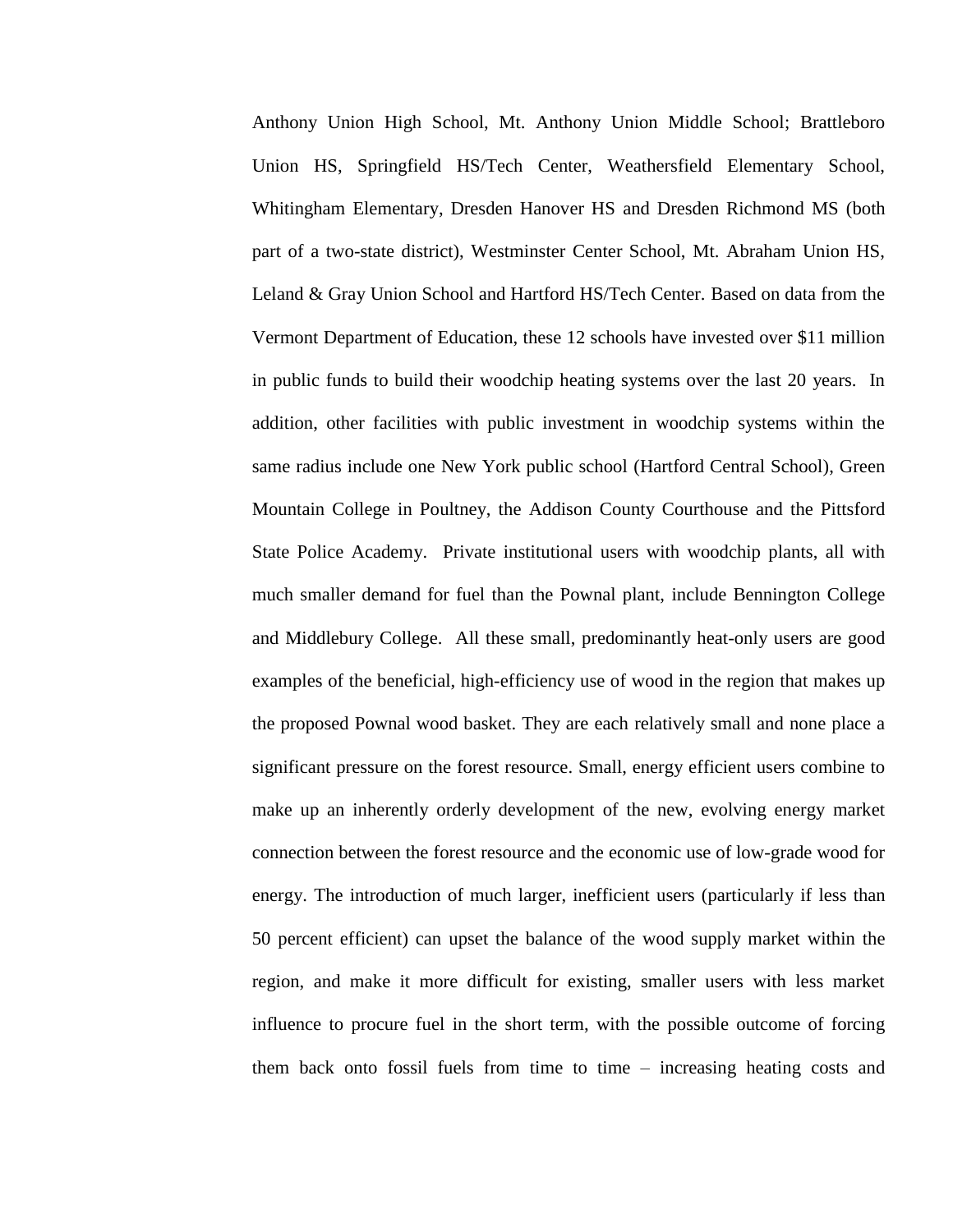undercutting public investments. It should be further understood that other businesses and institutions that are now, or in the future may be, looking at new renewable energy solutions to get off oil and reduce their carbon footprints could be limited, prevented or discouraged from installing high-efficiency wood heating systems for the purpose of severing their reliance on fossil fuels – based on the market dominance of a single large, inefficient user in Pownal (or Fair Haven). The counter argument to this says that a large, new "anchor" user of biomass will, over time, bring new harvesters into the market and thereby increase the amount of biomass available to both small and large users. However, I believe that the market pressure that would be exerted by a wood user as large as Pownal will, on balance, make it harder for small users to compete in a constrained wood basket.

8. The reduction in wood use if the Beaver Wood plant in Pownal could increase its efficiency to the minimum standard of 50 percent would be dramatic. Beaver Wood plans to use 350,000 tons per year of woodchips to fuel the Pownal power plant (pre-filed testimony of Eric Kingsley on behalf of the Applicant). I calculate that the plant's current net efficiency would be approximately 32 percent for producing electricity and used thermal energy, based on information in the Application. If, however, the Pownal project could be improved to have a net annual efficiency of 50 percent, the wood fuel consumption for producing energy would decrease to approximately 225,000 green tons. The difference of 125,000 tons, representing wasted energy and wasted wood, is enough to heat 226 Vermont schools each year (based on the average of 552 tons per school documented by the Vermont School Energy Management Program for 2008/2009) – approximately equal to the number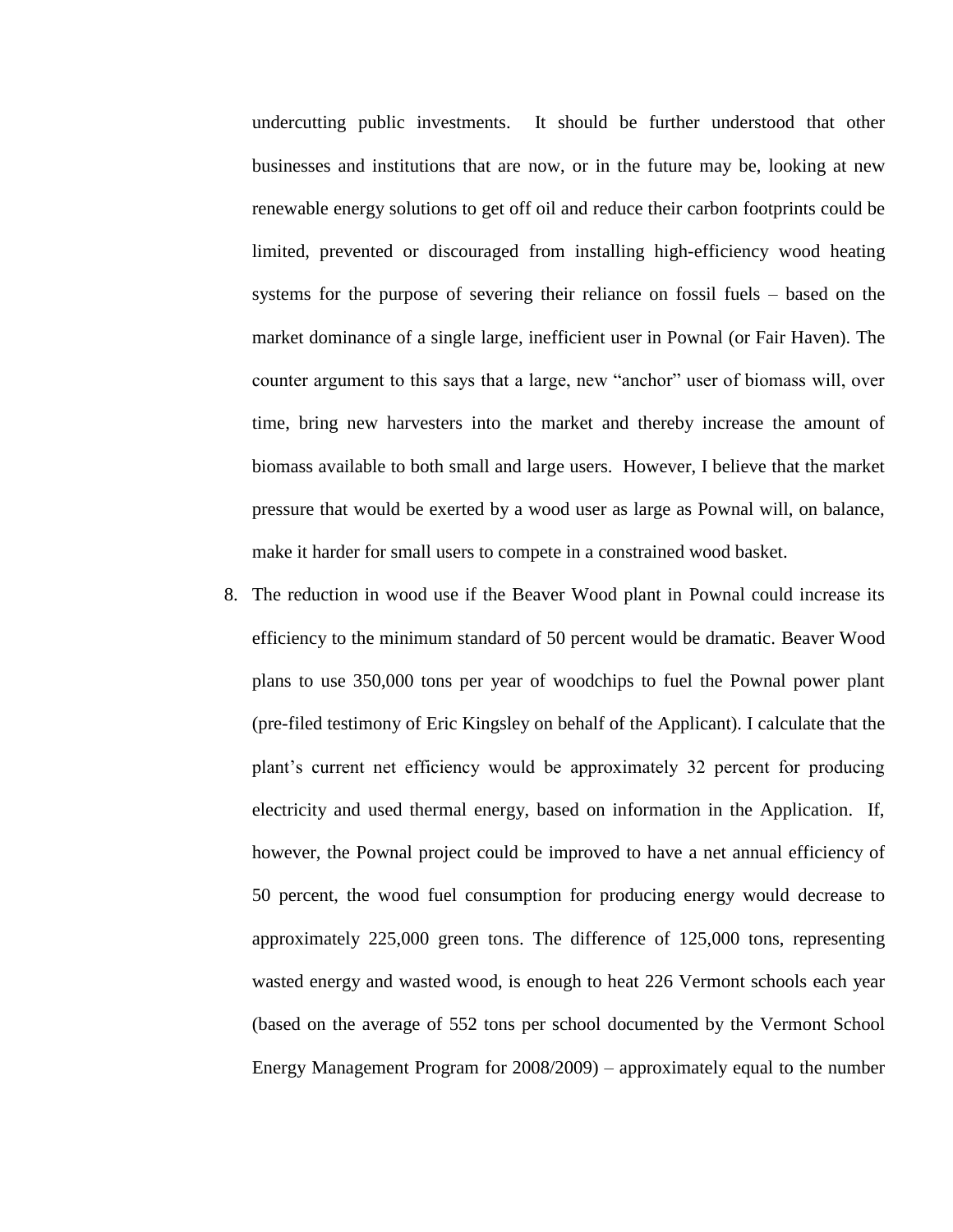of schools in Vermont that have not yet been converted to woodchip heating. This raises the question: which is the better use of 125,000 tons of wood, heating the rest of Vermont's fossil-fuel heated schools, or wasting it into the air at a low-efficiency plant in Pownal?

9. While it is laudable that the Applicant is applying for US Treasury funds to pay a significant portion of this Vermont project, there is an open question whether the proposed plant represents the most efficient and economic use of those public funds, given its negative economic impacts on the regions' investments in wood heating systems. While over 200 biomass power plants have been proposed in New England in the last decade (Manomet *Biomass Sustainability and Carbon Policy Study*), only one has been built (Kingsley testimony). With the large subsidies available in the form of Renewable Energy Credits and other incentives from state renewable energy funds in the last 20 years, this lack of success in bringing woodfired power plants to construction points to the underlying lack of a sound economic basis for this technology. If they were economic they would be built. Availability of large subsidies, such as the US Treasury "recovery grant," may mask the inherently uneconomic aspect of this technology. Furthermore, the Applicant has not demonstrated that adding thermal utilization through using waste heat at a pellet plant located nearby, sufficiently improves the efficiency and economics of the wood power plant proposition. The Applicant has not demonstrated that this lowefficiency project would be a better, more efficient and more economic investment of US Treasury funds than a solar or wind project, as comparative examples, both of which draw from inexhaustible energy resources.